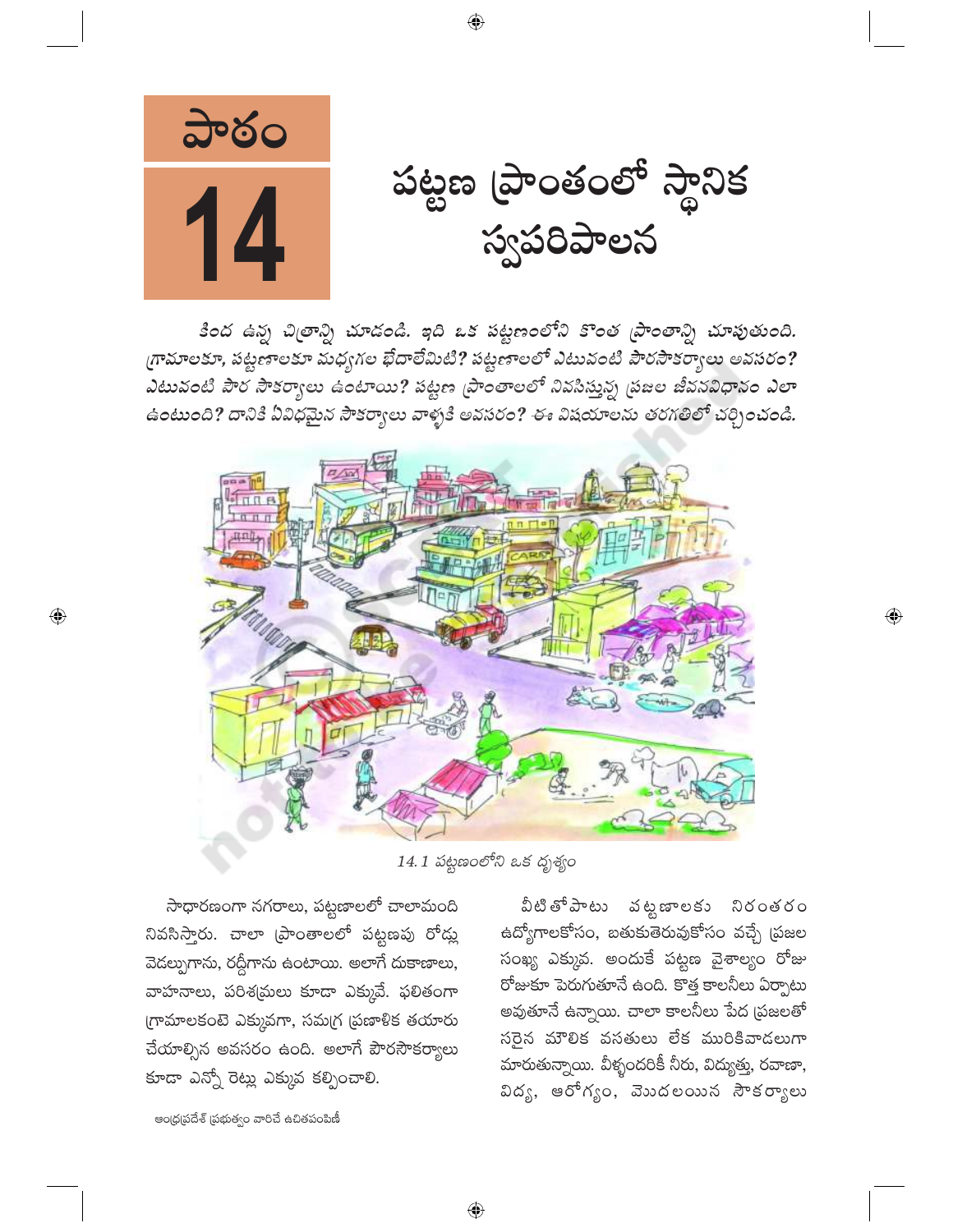కల్పించవలసిన అవసరం ఉంది. ఈ పెరుగుతున్న జనాభాతో వచ్చే మరొక పెద్ద సమస్య చెత్తను వదిలించుకోడం, మురికి కాల్వల నిర్వహణ.

నగరాల్లోను, పట్టణాల్లోను పౌర సౌకర్యాలు కల్పించటం చాలా కష్టమైన పని. దీనికి పెద్ద వ్యవస్థ అవసరం. ఈ వ్యవస్థనే పురపాలక సంస్థ అంటారు. జనాభాను దృష్టిలో పెట్టుకొని మనకు మూడు రకాల పురపాలక సంస్థలు ఉన్నాయి.

నగర పంచాయతి:  $20,000 - 40,000$ <u>'</u>పజలు

మున్సిపల్ కౌన్సిల్:  $40,000 - 3,00,000$  (పజలు మున్సిపల్ కార్పొరేషను: మూడు లక్షలపైన జనాభా.

## మునిసిపాలిటీల ఏర్పాటు

 $\bigoplus$ 

గ్రామ పంచాయతి లాగానే పురపాలక సంస్థలు కూడా ఎన్నికల ద్వారానే ఏర్పాటవుతాయి. నగర స్థాంతాలనుకూడా వార్శలుగా విభజిస్తారు. వార్శలకు  $\ddot{\omega}$  8 నిధులను (వజలు ఎన్నుకొంటారు. ఈ 'ప్రతినిధులను పురపాలక సంస్థలో కౌన్సిలర్ అని, కార్పొరేషన్లో కార్పొరేటర్ అని పిలుస్తారు. వార్డు కౌన్సిలర్లతోపాటు ఛైర్మన్/మేయర్ ఈ సంస్థలకు పెద్దగా వ్యవహరిస్తారు.

 $\bullet$  (గామ పంచాయితి ఎన్నికల నిబంధనలలాగే 'ఫురపాలక సంస్థ ఎన్నికలకు కూడా నిబంధనలు వర్తిస్తాయి. ఈ కింద ఇచ్చిన సమాచారాన్ని పంచాయితీతో పోల్చి తప్పుగా ఉన్న వాక్యాలను  $\delta$ රිඩ්රාංඨි.



 $122$  సాంఘికశాస్త్రం



 $14.3$  తాగునీరు

- 1. పురపాలక సంఘాల ఎన్నికలు (పతి ఐదు N("K/0p>3Dbcd w^c;<4 }>?.@C./3>..P
- $2.$  ఓటరుకు  $18$  సంవత్సరాలు లేదా అంతకంటే ఎక్కువ వయసు ఉందాలి.
- 3. డ్రతి వార్డుకి ఒకే డ్రతినిధిని ఎన్నుకొంటారు.
- 4. ఆయన లేదా ఆమె పేరు ఓటర్ల జాబితాలో వారి వార్డులో రిజిష్టర్ అయి ఉండాలి.

 $\bigoplus$ 

- 5. వార్డు మెంబర్లు అందరూ పురుషులే.
- 6.  $21$  సంగలు దాటిన (పతి వ్యక్తి ఎన్నికల్లో పోటీ చేయవచ్చు.
- $\bullet$  మీ ఉపాధ్యాయుని సహాయంతో మీ జిల్లాలోని పురపాలక నంభూలను లేదా నగర కార్పొరేషన్లను గుర్తించండి.

ఆం౹ధ౹పదేశ్లో మొదటి పురపాలక N("'i(." @C.4"7 y.bcg /WD.;<®

 $\bullet$  అది భీమునిపట్టణ పురపాలక సంఘం.  $\hat{a}$ ನಿನೆ ಭಿಮಿಲಿ ಅನಿ కూడా పిలుస్తారు. ఇది  $3\sigma$ ఖపట్టణం జిల్లాలో ఉంది. దీనిని  $1861$ లో స్థాపించారు. ఇది  $2011$ లో  $150$ వ వార్షికోత్సవం జరువుకొన్నది. ఇది భారతదేశంలో గల పురాతన పురపాలక  $X$ ) సంఘాలలో ఒకటి.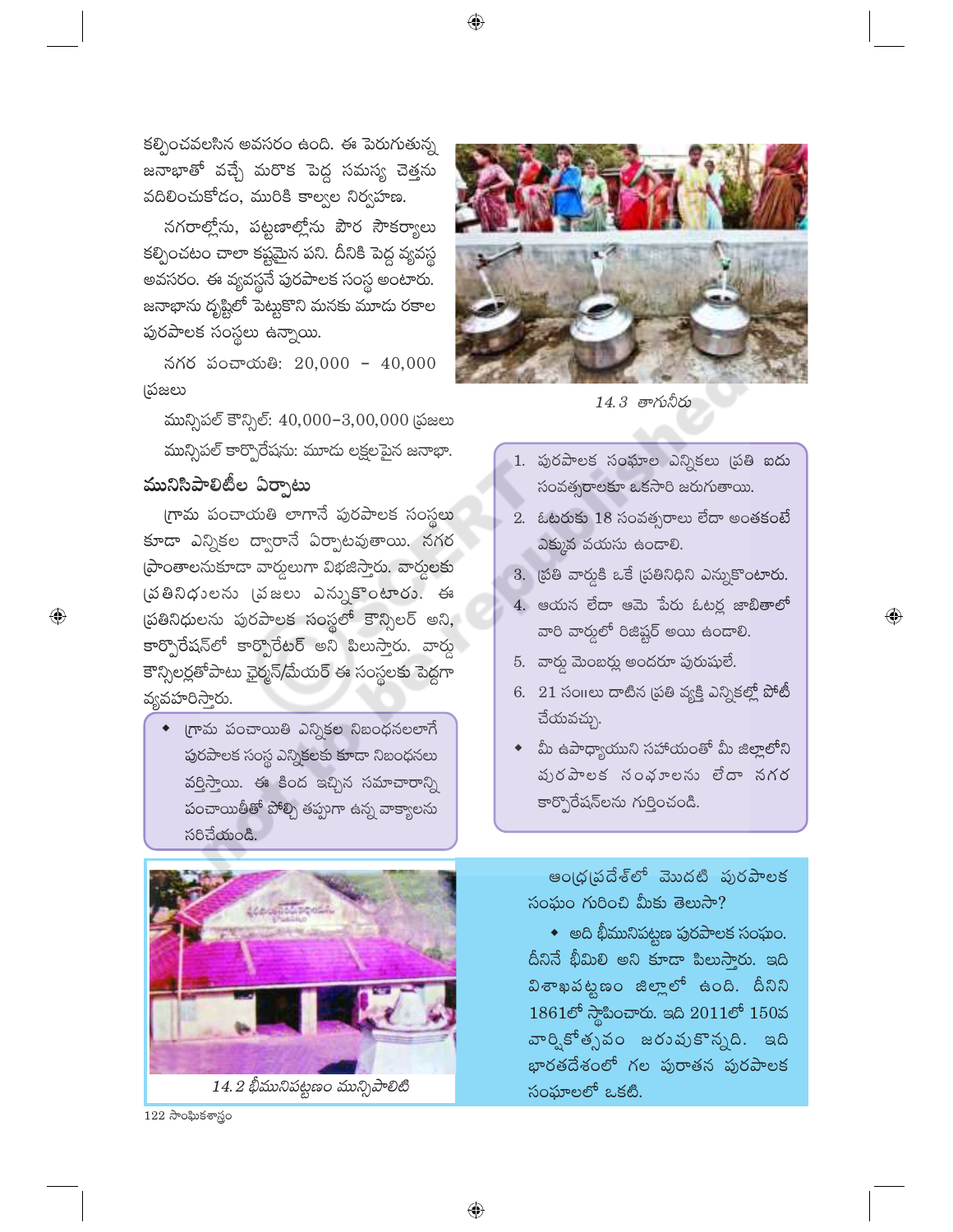# పురపాలకసంఘం ఏవిధంగా పని చేస్తుంది?

 $\bigoplus$ 

పురపాలక సంఘాలు చాలా పనులు చేస్తాయి. ఉదా : నీటి సరఫరా, వీధి దీపాలు, కొత్తరోడ్లు వేయడం, మరమ్మతులు, మురికి కాలువల మరమ్మతు, నిర్వహణ, చెత్తను తొలగించడం, పాఠశాలలను నడపడం, చౌకదుకాణాలు, అనువ(తుల నిర్వహణ మొదలయినవే కాకుండా ఇంకా ఎన్నో రకాల అభివృద్ధి పనులు చేస్తాయి. ఇవన్నీ చేయడానికి ఎంతో మానవ వనరులు అవసరం ఉంది. కౌన్సిలర్లు / కార్పొరేటర్లవల్ల ఈ పనులు కావు. ఈ పనుల కోసం పురపాలక సంఘాలు చాలామంది ఉ ద్యోగులను, అధికారులను, అకౌంటెంట్లను, గుమాసాలను నియమిసుంది. అలాగే (పతి మున్సిపాలిటీని ఎన్నో విభాగాలుగా విభజిస్తారు. (పతి



 $\bigoplus$ 

14.4 రోడ్లు శుభ్రపరుచుట

విభాగానికి ఒక అధికారిని నియమించి ఆయనకు బాధ్యతలు అప్పజెపుతారు. ఉదాహరణకు నీటి సరఫరా విభాగం, విద్యుత్ సరఫరా విభాగం, విద్యా విభాగం, చెత్త తొలగింపుకోసం ఒక విభాగం మొదలయినవి పురపాలక సంఘంలోని విభాగాలు.మరి కౌన్సిలర్లు ఏం చేస్తారు అని ఆశ్చర్యపోతున్నారా? నిజానికి కౌన్సిలర్లు (పజలతో ఎల్లప్పుడు కలిసి ఉండి వారి అవసరాలు, సమస్యలు పురపాలక సమావేశంలో చర్చిస్తారు.

ఆంధ్ర(పదేశ్ (పభుత్వం వారిచే ఉచితపంపిణీ

వివిధ రకాల పనులు చేపట్టడానికి పురపాలక సంఘానికి కొన్ని కమిటీలు ఉంటాయి. వీటిలో కౌన్సిలర్లకు ముఖ్యభూమిక ఉంటుంది. ఈ కమిటీలు వివిధ విభాగాలు చేస్తున్న పనిని పరిశీలిస్తాయి. ఇవి పురపాలక (పణాళికను కూడా తయారు చేస్తాయి. తరవాత (పతిపాదనలను తయారుచేసి, పురపాలక సంఘాల సమావేశంలో చర్చించి అన్ని నిర్ణయాలు చేస్తారు. ఈ నిర్ణయాలను అధికారులు, ఉద్యోగులు అమలు పరుసా్తరు.

(పతి వార్డు కౌన్సిలరూ తన వార్డు సమస్యల పరిష్కారానికి (పయత్నిస్తారు. పురపాలక సంఘ సమావేశంలో ఎక్కువ బడ్జెట్ తమ వార్డుకు కేటాయించేటట్లు (పయత్నిస్తారు. అలా చేస్తూనే ప్రజలతో మమేకమై వాళ్ళ సమస్యలపట్ల సానుకూల దృక్పథం కలిగి ఉంటారు. (పజలు ఎలా వార్డు కౌన్సిలర్ను కలిసి తమ నమన్యను

పరిష్మరించుకుంటారో ఇప్పుడు ఒక ఉదాహరణ చూద్దాం.

> • పురపాలక సంఘ విధులకు, గామ పంచాయతి విధులకు గల భేదాలను తెలియజేయండి.

 $\bigoplus$ 

- ◆ వురపాలక నంఛుం వని చేయుడంలో వివిధ రకాల విభాగాలు ఎలా తోడ్చడతాయి?
- ◆ మీ పాఠశాల న(కమంగా క విుటీ లు నద వటానికి వేయాలనిపిస్తే, ఎటువంటి  $$$ మిటీలను నియమించాలి?

#### (పజల వినతి

ఇటీవల కొత్తగా ఏర్పడిన ఒక కాలనీవాసి యాస్మిన్ ఖాలా (యాస్మిన్ పిన్నమ్మ) "*మా కాలనీలో ఎప్పుడూ* చెత్త అన్ని (పాంతాలలో నిండి ఉంటుంది. ఇలాగే ఉంటే ఇది పందులకు, కుక్కలకు, ఈగలకు, ఎలుకలకు నిలయం అవుతుంది. దీని వల్ల (పజలు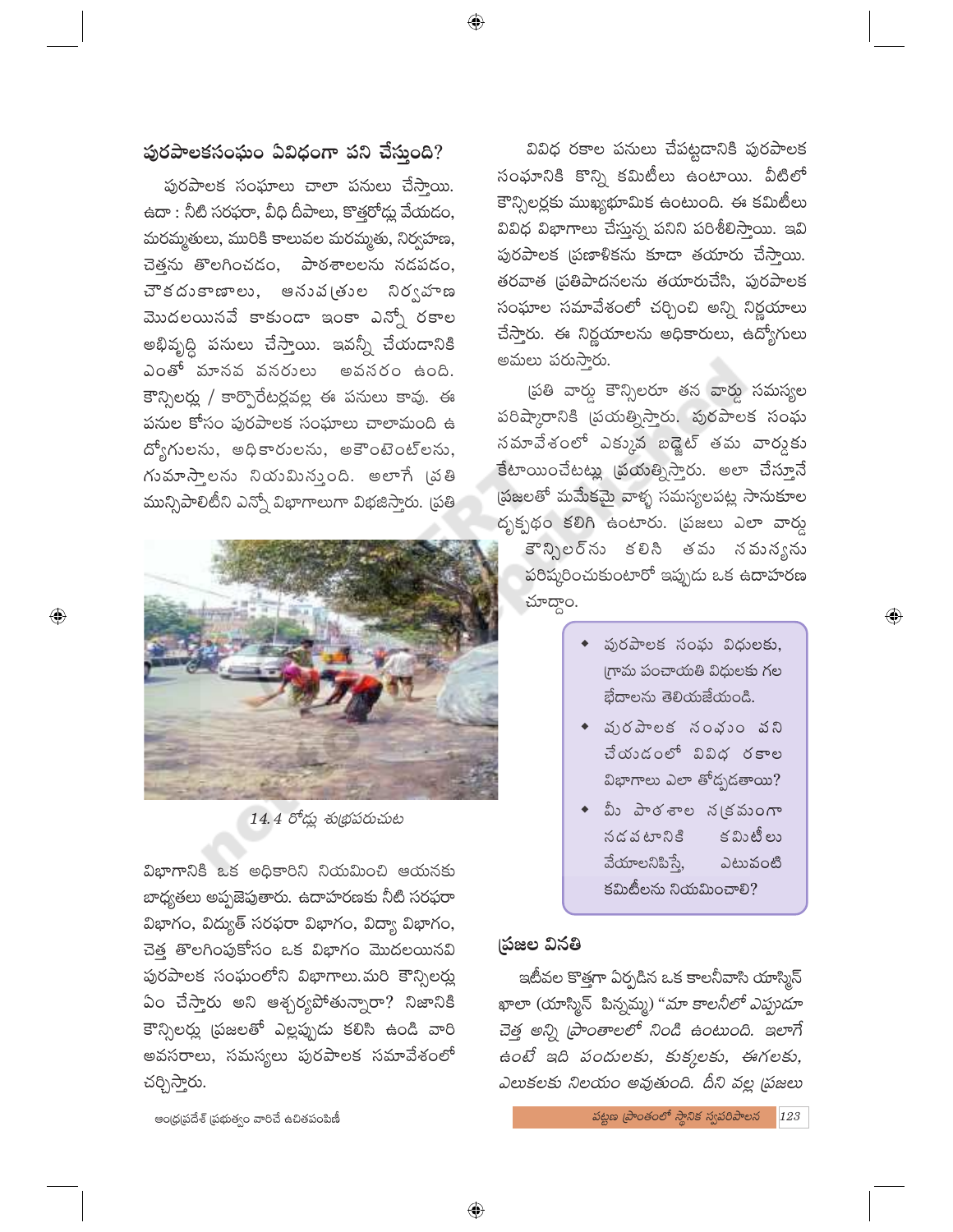

 $14.5$  అధికారులకు వినతి పడతం సమర్పించడం

అనారోగ్యంపాలవుతారు. ఈ పరిస్థితి గురించి స్ర్తీలు *చాలా అసంతృప్తితో ఉన్నారు*" అని ఆమె చాలా బాధపడుతూ చెప్పింది. అంతలో గంగుబాయి "మనమందరం కలిసి వార్డు కౌన్సిలర్ను అడుగుదాం. ఆయనను మనమే కదా ఎన్నిక చేశాం," అంది. గంగుబాయి కొంత మందిని పోగుచేసి వాళ్ళందరిని పిలుచుకొని వార్డు కౌన్సిలరు దగ్గరకు వెళ్లగా ఆయన, వాళ్ళు చెప్పిన విషయం విన్న తరవాత, రేపు అందరం కలిసి కమిషనర్ను కలుద్దామని తెలియజేశాదు. తమ కాలనీలో చెత్త తొలగించడం లేదని ఒక వినతి పత్రం రాసి కాలనీలోని వయోజనుల సంతకాలు తీసుకొని రావాలని గంగుబాయిని కోరాడు. ఆ రోజు సాయంత్రం వినతిపత్రం రాసి అందులో చెత్త పేరుకుపోవటం వల్ల కలుగుతున్న అనర్థాల గురించి విపులంగా వివరించి పిల్లలకు ఇచ్చి ఇంటింటికి వెళ్లి పెద్దలందరి సంతకాలు చేయించారు.

 $\bigoplus$ 

ఆ తరువాత ఉదయం చాలామంది (స్త్రీలు, వార్డు కౌన్సిలర్తోపాటు మున్సిపల్ కార్పొరేషన్కు వెళ్ళారు. అప్పుడు కమిషనర్ వారికి పురపాలక సంస్థకు సరిపడ వాహనాలు లేవని తెలియజేశాదు. కాని గంగుబాయి బదులిస్తూ ''ఇతర కాలనీలోని చెత్తను తీయడానికి వాహనాలుంటాయి గాని మా కాలనీకి ఉండవా?" అని అడిగింది. ఆయన తొందరగా మీకు న్యాయంచేస్తానని బదులివ్వగా యాస్మిన్ పిన్నమ్మ మాట్లాదుతూ "రెండు రోజులలో చెత్తను శుభ్రం చేయించకపోతే కార్పొరేషన్  $124$  సాంఘికశాస్త్రం

ఎదుట ఎక్కువమందితో నిరసన తెలియజేస్తామని," చెప్పింది. "*వీధులన్నీ శుభ్రంగా ఉండాలని, సమస్యలన్నీ పరిష్కరించాలని*" రెహనా కోరింది. అప్పటినుంచి వాళ్ళ కాలనీలో పారిశుద్ద్య కార్యక్రమాలు క్రమమైన పద్ధతిలో జరుగుతున్నాయి.

- తమ వార్డుల్లో అన్ని సౌకర్యాలనూ కల్పించడానికి వార్డు కౌన్సిలర్లు ఏం చేస్తారు?
- $\bullet$  మీ ఇంటిముందర చెత్త పేరు కుంటే మీరు ఏమి చేస్తారు?

పురపాలక సంఘం – నిధులు

పురపాలక సంఘం ఎన్నో రకాల పన్నులను విధిస్తుంది. ఉదా : ఇంటిపన్ను, నీటిపన్ను, వీధి దీపాలపై పన్ను, దుకాణాలమీద పన్ను, సినిమా టికెట్లమీద పన్ను మొదలైనవి. పన్నులమీద వచ్చే ఆదాయం పురపాలక సంస్థ పనులకు సరిపోదు. ఈ సంస్థ (పభుత్వం ఇచ్చే నిధులమీద ఆధారపడుతుంది. (పభుత్వం ఎన్నో రకాల పనులకు (రోడ్లు వేయడానికి, లేదా నీటి ట్యాంక్ నిర్మాణం) నిధులను మంజూరుచేస్తుంది.

## సబ్ కాంట్రాక్టింగ్ వర్క్

 $\bigoplus$ 

మెరుగైన సేవలు అందించటానికి దేశంలో చాలా పురపాలక సంభూలు చెత్త సేకరించడం, తొలగించడం వంటి వనులకు (ఫైవేటు కాంట్రాక్టర్లపైన ఆధారపడుతున్నాయి. దీనినే  $\tilde{\mathcal{S}}$ బ్-కాంట్రాక్టింగ్ అంటారు. అంటే ఇంతకు ముందు ఈ పనులను పురపాలక సంఘ ఉద్యోగులు చేసేవారు. ఇప్పుడు వీటిని (పైవేట్ వ్యక్తులు చేస్తున్నారు. చెత్తను సేకరించడం చాలా (పమాదకరమైన పని. వీళ్ళు ఈ పనిచేసేటపుడు సరియైన జాగ్రత్తలు తీసుకునేవిధంగా అంటే చేతి తొడుగులు, మాస్కులు ఇవ్వడానికి అధికారులు చర్యలు తీసుకుంటున్నారు.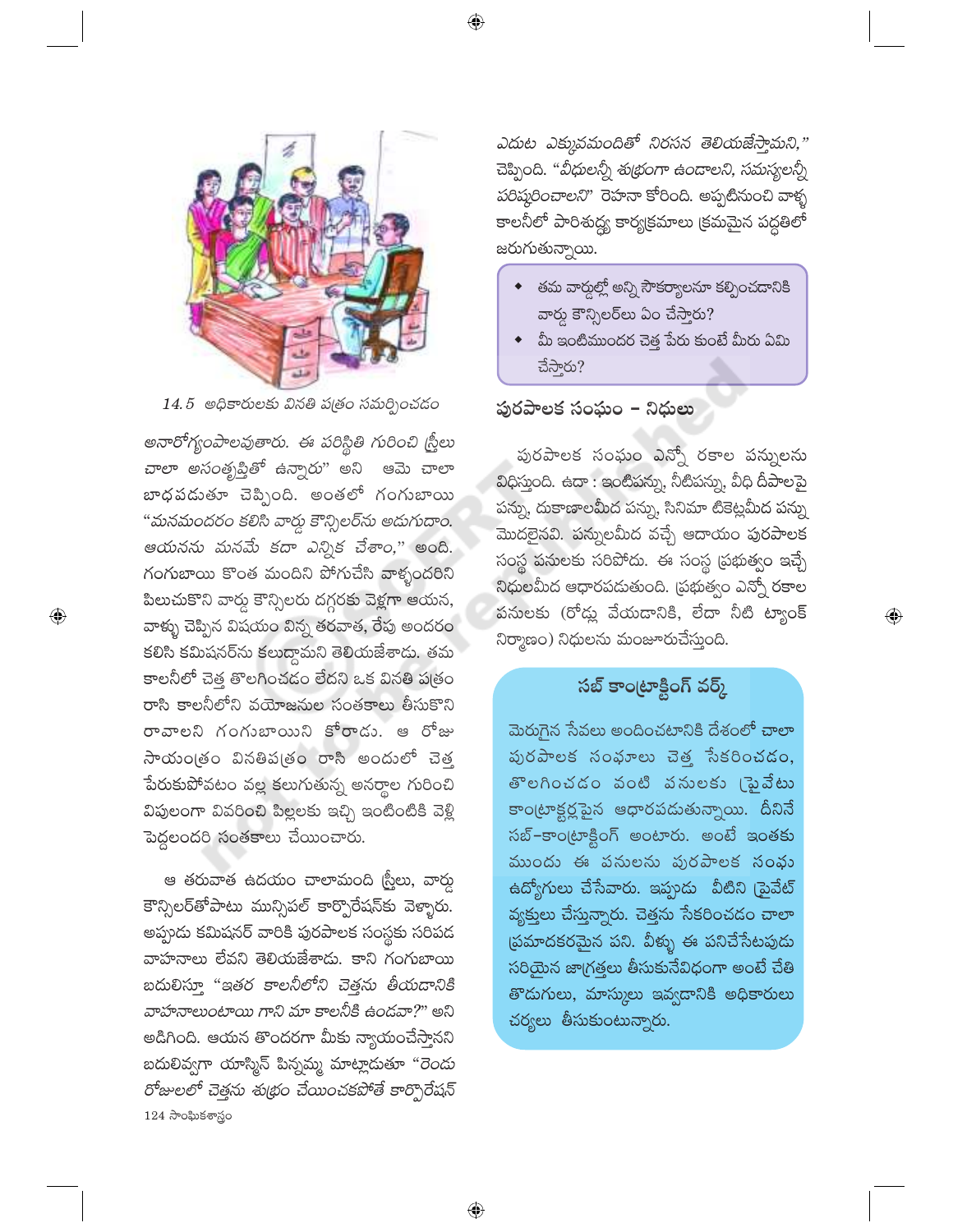మీ నగరం/ పట్టణంలో పురపాలక సంఘంలో పనిచేసే ఉద్యోగులు, కాంట్రాక్టర్లు నియమించిన సిబ్బంది ఎంతమంది ఉన్నారు? వారు ఎదుర్కొనే సమస్యలు ఏవి?

 $\bigoplus$ 

పురపాలక సంఘాలు సబ్ కాం(టాక్ట్ వైపు ఎందుకు మొగ్గు చూపుతున్నాయి?

### పురపాలక సంఘ కార్మికులు

 $\bigoplus$ 

ఇప్పుడు పురపాలక సంఘ కార్మికుల ఒక రోజు పని గురించి తెలుసుకుందాం.

ఆరోజు సోమవారం ఉదయం 5 గంటలకు, చిన్నాకు ని(ద లేవడం ఇష్టం లేదు. పనికి పోవటం ఇష్టం లేదు. నిన్న ఆదివారం కనక పని చేయలేదు. అంటే సోమవారంనాడు ఎక్కువ ఊడ్చాలి. ఎక్కువ చెత్తకుండీలు శుభ్రం చేయాలి. స్టార్ఐైట్ కాలనీలో ఉన్న వాళ్ళకు ఆదివారం సెలవు కాబట్టి వారుకూడా ఎక్కువ చెత్తను బయట పారేస్తారు. సోమవారం ఉదయం వీధిలో ఎక్కువ ప్లాస్టిక్ సంచులు పారవేస్తుంటారు. (పజలు ఎంత ఎక్కువ చెత్తను వేస్తే దాన్ని శుభ్రం చేయడం అంత కష్టం. చిన్న ఉండే కాలనీలో చెత్తకుండీలు లేకపోవటం, మురికి కాలువ నుంచి నీరు కారడం వల్ల వీధి అంతా సోమవారం అపరిశుభ్రంగా ఉంటుంది. వీటికి ఇంకా పక్కనే ఉన్న చేతిపంపు నుంచి వచ్చే నీరు కలిసి చేరడం వలన అపరిశుభ్రత ఎక్కువగా ఉంటుంది. చిన్న అతికష్టం మీద ఇంటికి నీరు పట్టి, తన ఇంటిని శుభ్రం చేసి తయారవుతుండగా నజ్మ తన ఇంటి గుమ్మం దగ్గర చిన్నా కోసం ఎదురు చూస్తోంది. "చిన్నా తొందరపడు, మనం ఇంకో 10 నిముషాలలో స్టార్ఐైట్ కాలనీకి వెళ్ళి వీధులను శుభ్రంచేయాలి. తొందరగా వెళ్లకుంటే మన వాహనం మనకు దొరకదు. అది 6:45కి వస్తుంది." చిన్న కొన్ని వేడినీళ్ళు తాగి, తన కుమార్తెలను తట్టి నిద్రనుంచి లేపి "నేను వెళుతున్నాను. స్మూలుకు ఆలస్యంగా వెళ్లవద్దు," అంది.

చిన్న, నజ్మ నడుచుకుంటూ స్టార్ఐైట్ కాలనీకి వెళ్లారు. వాళ్ళ కాలనీ నుంచి స్టార్టెైట్ కాలనీకి వెళ్లడానికి బస్సులు లేవు. వాళ్ళు చీపుర్లు తీసుకొని, చెత్త బండిని నడుపుకొంటూ, శుభ్రం చెయ్యటానికి పూనుకున్నారు. ఆ బండి చాలా పురాతన మైనది. అది ఎన్నో రకాల శబ్దాలు చేస్తూ నడుస్తోంది. రోడ్డుకు రెందు పక్కలకు వెళ్ళి ఇద్దరూ రోడ్డును శుభ్రం చేయటం (పారంభించారు. దాదాపు అన్ని చెత్త కుండీలూ చెత్తతో నిండి ఉన్నాయి. (పజలు చెత్తను చెత్త కుండీల పక్కన కూడా పారవేశారు. ఇంకా చాలా (పాంతాలలోని అంగళ్లలోని కవర్లు, దర్జీ కొట్టులోని గుడ్డపేలికలు మొదలయిన వాటినన్నింటిని బయట పారవేశారు.

వీధిని శుభ్రం చేయడం వాళ్ళ పనిలో ఒక భాగం. తరవాత చెత్తను బండిలో వేసి ట్రక్కులో వేయాలి. ఒక్కోసారి చెత్తను చేతితో ఎత్తాలి. సీసాలు, సంచులు, కూరగాయల చెత్త, ఎముకలు మొదలైన జీవసంబంధ పదార్థాలు బండిలో నింపి ట్రక్కులో వేయాలి. నిజానికి (పజలు ఆకుపచ్చ చెత్త కుండీని, నీలపు రంగు చెత్తకుండీని సరిగ్గా ఉపయోగించాలి. అలా చేయడం వలన చెత్తని మళ్ళీ పునఃవినియోగం చేసే అవకాశం ఉంది. కాని కొంతమంది అలా చెత్తను వేరు చేయకుండానే వేయడం వల్ల మళ్లీ చిన్న, నజ్మా ఆ పనిని చేయాలి.

 $\bigoplus$ 

చెత్తను పారవేయడానికి వారికి బళ్ళు ఇచ్చా<mark>రు.</mark> చాలామంది వాళ్ళ వృత్తిని చిన్నచూపు చూస్తారని చిన్నాకు తెలుసు. పట్టణం మొత్తం శుభ్రంచేసి (పజలు ఆరోగ్యవంతంగా జీవించడానికి తోడ్పదుతుంటే పట్టణ వ్రజలు మాత్రం వీరిపట్ల, వీరి వృత్తిపట్ల గౌరవ<mark>ం</mark> చూపడం లేదు. వీధులను ఊడ్చేవాళ్ళే కాకుండా, ట్రక్కు డైవర్లు, సహాయకులు ఎంతోమంది కాంట్రాక్టర్ కింద పని చేస్తారు. వీళ్ళు సేకరించిన చెత్తనంత చిన్న నివసిస్తున్న కాలనీకి కొంచెం దూరంలోనే పడేస్తారు.

ఆంధ్ర(పదేశ్ (పభుత్వం వారిచే ఉచితపంపిణీ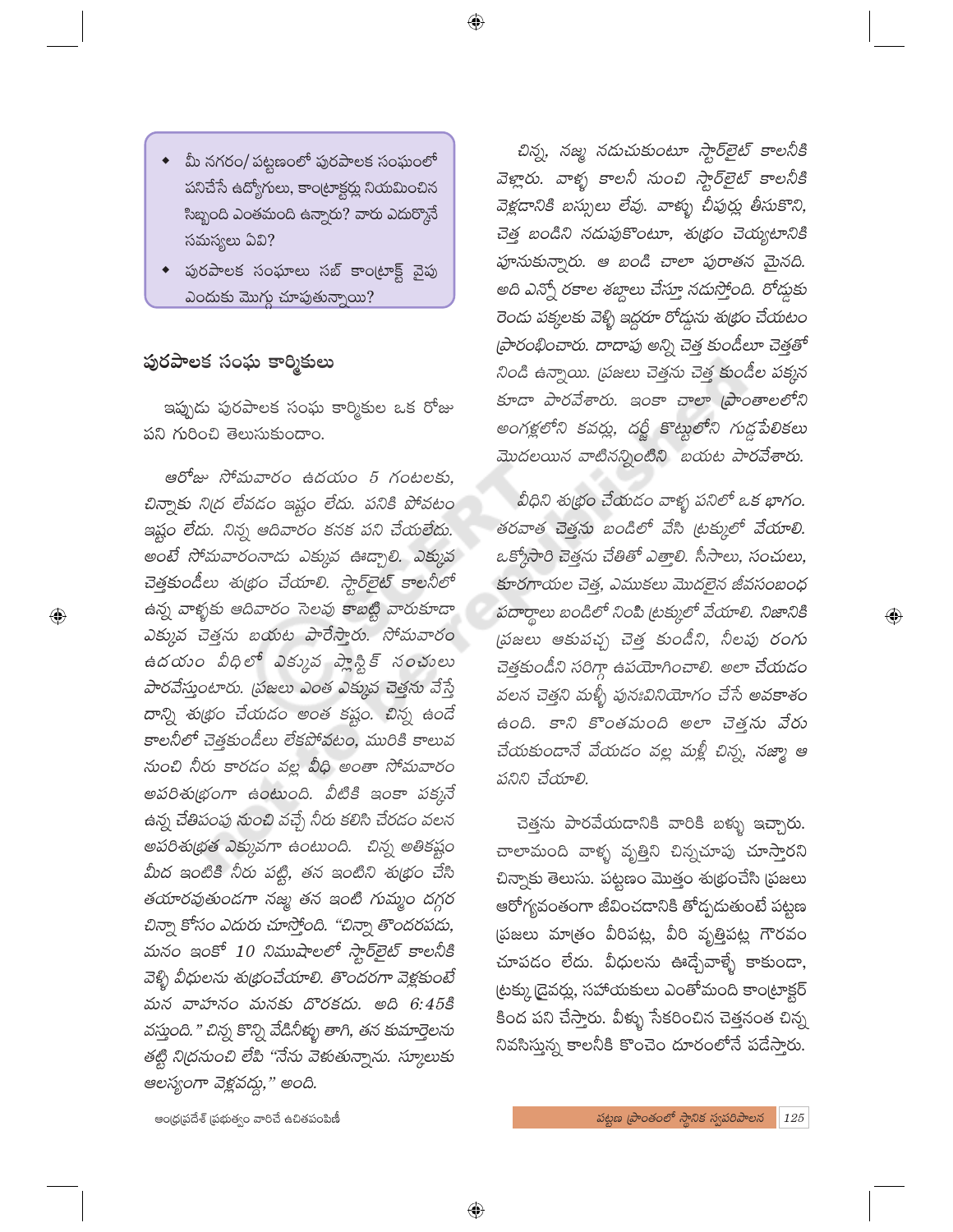- $\bullet$  చిన్న ఎక్కడ పనిచేస్తుంది? ఆమెకు ఎవరు ఉద్యోగం ఇచ్చారు?
- $\bullet$  కాలనీ శుభ్రంచేయడానికి వాళ్ళు ఏమేమి చేస్తారు?
- $\bullet$  చిన్న, నజ్మా చేస్తున్న పనిని సమాజంలోని అందరూ గౌరవిస్తున్నారా?
- చిన్న ఒక కాలనీలో ఉంటూ వేరే కాలనీలో పనిచేస్తుంది. ఆ కాలనీకి స్టార్అైట్ కాలనీలో ఉన్న పౌరసౌకర్యాలలో గల తేదాని పోల్చండి.
- $\bullet$  రెండు కాలనీలకూ మధ్య ఉన్న వృత్యాసాలపై మీ అభి(పాయమేమిటి?
- ◆ మీరు ఊహించి రెండు కాలనీల పటాన్ని తయారు చేయండి.

### దారి చూపిన తెనాలి మునిసిపాలిటీ

 $\bigoplus$ 

గుంటూరు జిల్లాలో గల తెనాలి పురపాలక సంఘం చెత్తను ఉపయోగించి వ్యాపారం ఎలా చేయాలో ప్రపంచానికి తెలియజేసింది. రోడ్డును శుభ్రంచేసే 'స్త్రీలకు 'నగర దీపిక'లని, పురుషులకు 'స్టీట్ డెకరేటర్స్' \_<br>అని నామకారణం చేసింది. వాళ్ళు పట్టణాన్ని శుథ్రంగా ఉంచుతూ ఆదాయాన్ని సమకూరుస్తున్నారు.

చెత్తను ఉపయోగించడంలో తెనాలి పురపాలక సంఘం విజయగాథ అమోఘం, అద్వితీయం. ఇక్కడ ప్లాస్టిక్ కప్పులు, పాలథీన్ సంచులు నిషేధించారు. వీరు తడి చెత్తను, పొడి చెత్తను (పారంభంలోనే

వేరుచేస్తారు – అది వంటగదిది కావచ్చు లేదా పరి[శమలది కావచ్చు. వీధిలో ఉమ్మి వేయటం నిషిద్ధం. మురికి కాలువలు శుభ్రంగా ఉంటాయి. పరిశుభ్రం చేసే పనివారు 1400 ఇంద్లనుంచి చెత్తను ఆటో రిక్షాలలో/సైకిళ్లలో కేటాయించిన ఒక సమయంలో సేకరిస్తారు. ఎంతో ఓర్పుతో సమావేశాలు జరిపి చెత్తను వేరు చేసి రెండు బకెట్లలో వేసేలా (పజలందరికీ అవగాహన కల్పించి ఆ నిబంధనకు అందరు కట్టుబడి ఉండేలా చేశారు.

పునఃవినియోగం చేసే పొడి వస్తువులు కిలో మూడు రూపాయలకు (పైవేట్వారికి అమ్ముతారు. తడి చెత్తని ఎరువుగా వాడతారు. వంద టన్నుల చెత్త సేకరిస్తే, 40 టస్నులను పునఃవినియోగం కోసం అమ్మదం ద్వారా తెనాలి మున్సిపాలిటీకి ఒక సంవత్సరానికి రూ.  $15$  లక్షల ఆదాయం వస్తుంది. ఈ కార్య(క్రమాలవల్ల తెనాలి మునిసిపాలిటీ ఎన్నో పురస్కారాలు గెలుచుకుంది.

### కీలక పదాలు

 $\bigoplus$ 

స్వపరిపాలన పురపాలక సంఘం పురపాలక కార్పొరేషన్ సబ్ కాంట్రాక్టింగ్ జీవ సంబంధ వ్యర్థ పదార్థాలు



14.6 తెనాలి వీధులలో నగర దీపికలు పని చేస్తున్నారు. వాళ్ళు చేతితొడుగులు లేకుండా పనిచేయడం సబబా?

 $126 \text{ } \partial$ ంఘికశాస్త్రం